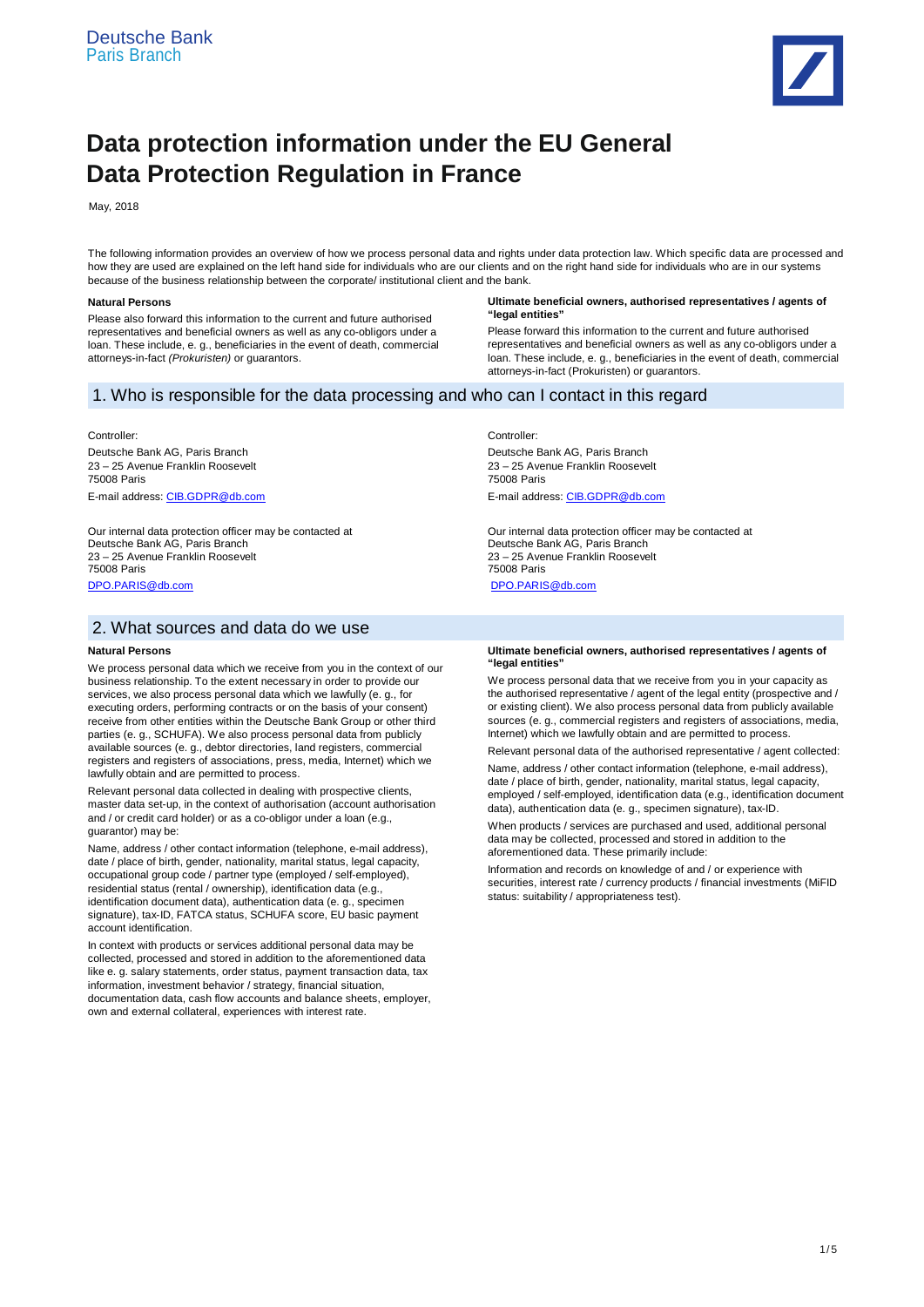

# 3. Why do we process your data (purpose of the processing) and on what legal basis

## **Natural Persons**

We process the aforementioned personal data in compliance with the provisions of the EU General Data Protection Regulation (GDPR) and the applicable local data protection law.

#### **a. for the performance of contractual obligations (article 6 (1) b) GDPR)**

The processing of personal data is carried out in order to perform banking transactions and financial services pursuant to contracts with our clients or to take steps at your request prior to entering into a contract.

The purposes of the data processing are primarily dependent on the specific product (see no. 2) and may include, among other things, requirements analyses, advice, asset management and transactional services. For further details on the purpose of the data processing, please refer to the respective contractual documentation and terms and conditions.

#### **b. for compliance with a legal obligation (article 6 (1) c) GDPR) or in the public interest (article 6 (1) e) GDPR)**

As a bank, we are also subject to various legal obligations, i. e., statutory requirements (e. g, The 78-17 amended law of January 6th 1978, the Banking Anti-Money Laundering law (Decree of 3 November 2014), the French Monetary and Financial Code, tax laws), as well as banking supervisory requirements (e. g., the European Central Bank, the European Banking Supervisory Authority, Deutsche Bundesbank and the German Federal Financial Supervisory Authority (Bundesanstalt für Finanzdienstleistungsaufsicht – BaFin).

Other purposes of processing include credit checks, identity and age verification, anti-fraud and anti-money laundering measures, the satisfaction of tax law control and reporting obligations as well as the assessment and management of risks in the bank and the Group.

#### **c. for the purposes of safeguarding legitimate interests (article 6 (1) f) GDPR)**

Where necessary, we process your data above and beyond the actual performance of our contractual obligations in order to safeguard the legitimate interests pursued by us or by a third party. Examples:

- Consulting and exchanging data with credit agencies (e. g., SCHUFA) to determine credit or default risks and requirements in the case of a garnishment protection account or basic payment account
- Evaluating and optimising procedures for demand analysis and for approaching clients directly; incl. client segmentation and calculating the likelihood of closure
- Advertising or market and opinion research, to the extent that you have not objected to having your data used
- Asserting legal claims and mounting a defence in the event of litigation
- Ensuring the bank's IT security and IT operations
- Preventing crimes
- Video surveillance to safeguard against trespassers, to gather evidence in the event of robbery or fraud or to document disposals and deposits, e. g., at ATMs
- Measures for building and systems security (e. g., admittance control)
- Measures to ensure against trespassing
- Measures to manage business and further develop services and products
- Group risk management

## **d. on the basis of your consent (article 6 (1) a) GDPR)**

Insofar as you have granted us consent to the processing of personal data for specific purposes (e. g., transfer of data within the association / Group), the lawfulness of such processing is based on your consent.

Any consent granted may be revoked at any time. This also applies to the revocation of declarations of consent that are granted to us prior to the entry into force of the EU General Data Protection Regulation, i. e., prior to 25 May 2018.

Please be advised that the revocation shall only have effect for the future. Any processing that was carried out prior to the revocation shall not be affected thereby. You can request a status overview of the consents you have granted from us at any time or view some of them when banking online.

#### **Ultimate beneficial owners, authorised representatives / agents of "legal entities"**

We process the aforementioned personal data in compliance with the provisions of the EU General Data Protection Regulation (GDPR) and the applicable local data protection law.

### **a. for the performance of contractual obligations (article 6 (1) b) GDPR)**

The processing of personal data is carried out in order to perform banking transactions and financial services pursuant to contracts with our clients or to take steps prior to entering into a contract.

For further details on the purpose of the data processing, please refer to the respective contractual documentation and terms and conditions.

# **b. for compliance with a legal obligation (article 6 (1) c) GDPR) or in the public interest (article 6 (1) e) GDPR)**

As a bank, we are also subject to various legal obligations, i. e., statutory requirements (e. g, The 78-17 amended law of January 6th 1978, the Banking Anti-Money Laundering law (Decree of 3 November 2014), the French Monetary and Financial Code, tax laws), as well as banking supervisory requirements (e. g., the European Central Bank, the European Banking Supervisory Authority, Deutsche Bundesbank and the German Federal Financial Supervisory Authority (Bundesanstalt für Finanzdienstleistungsaufsicht – BaFin).

The purposes of processing include identity and age verification as well as anti-fraud and anti-money laundering measures.

#### **c. for the purposes of safeguarding legitimate interests (article 6 (1) f) GDPR)**

Where necessary, we process your data above and beyond the actual performance of our contractual obligations in order to safeguard the legitimate interests pursued by us or by a third party. Examples:

- Asserting legal claims and mounting a defence in the event of litigation
- Ensuring the bank's IT security and IT operations
- Preventing crimes
- Video surveillance to safeguard against trespassers, to gather evidence in the event of robbery or fraud or to document disposals and deposits, e. g., at ATMs
- Measures for building and systems security (e. g., admittance control)
- Measures to ensure against trespassing

## **d. on the basis of your consent (article 6 (1) a) GDPR)**

Insofar as you have granted us consent to the processing of personal data for specific purposes (e. g., transfer of data within the association / Group), the lawfulness of such processing is based on your consent.

Any consent granted may be revoked at any time. This also applies to the revocation of declarations of consent that are granted prior to the entry into force of the EU General Data Protection Regulation, i. e., prior to 25 May 2018.

Please be advised that the revocation will only take effect in the future and does not apply to processing carried out prior thereto.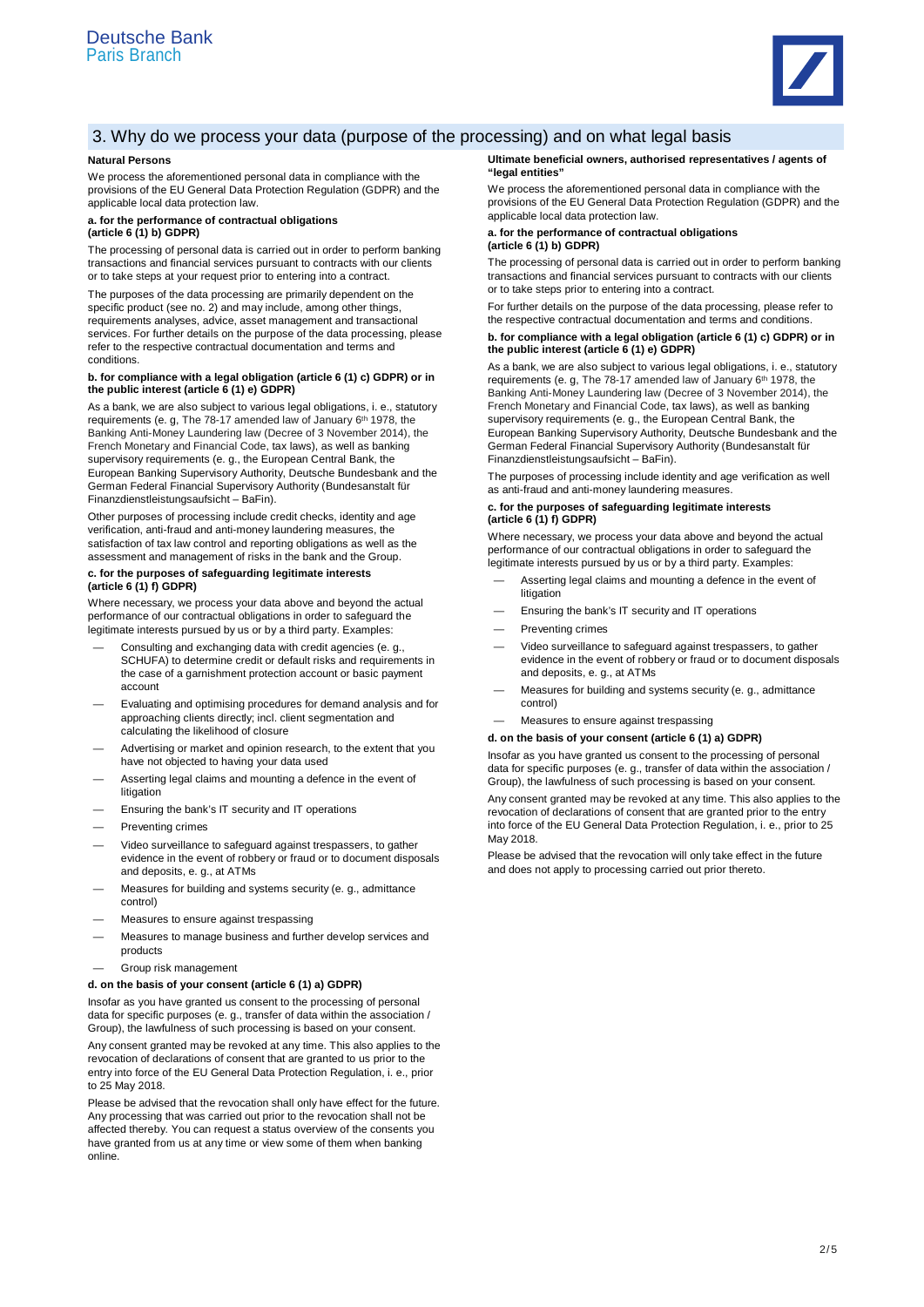# 4. Who receives my data

## **Natural Persons**

Within the bank, those offices are given access to your data which require them in order to perform our contractual and statutory obligations. Service providers and vicarious agents employed by us may also receive data for these purposes if they observe banking secrecy and our written instructions under data protection law. These are mainly companies from the categories listed below.

With regard to the transfer of data to recipients outside the bank, it must first of all be noted that as a bank we are under a duty to maintain secrecy about any customer-related facts and evaluations of which we may have knowledge (Banking secrecy under no. 2 of our General Business Conditions). We may only disclose information about you if we are legally required to do so, if you have given your consent, if we are authorized to provide bank information and / or if processors commissioned by us guarantee compliance with banking secrecy and the provisions of the GDPR /local data protection law.

Under these conditions, recipients of personal data may be, for example:

- Public authorities and institutions (e. g., Deutsche Bundesbank, BaFin, the European Banking Authority, the European Central Bank, tax offices, the AMF (*l'Autorité des Marchés Financiers*), The CNIL (*La Commission Nationale de l'Informatique et des Libertés*), the ACPR (*l'Autorité de control prudentiel et de résolution*), TRACFIN (*Traitement du renseignement et action contre les circuits financiers clandestins*), insofar as a statutory or official obligation exists.
- Other credit and financial services institutions, comparable institutions and processors to whom we transfer personal data in order to perform the business relationship with you. Specifically: processing of bank references, support / maintenance of EDP/ IT applications, archiving, document processing, call centre services, compliance services, controlling, data screening for anti-money laundering purposes, data destruction, purchasing / procurement, space management, real estate appraisals, loan processing service, collateral management, collection, payment card processing (debit card/credit cards), customer management, lettershops, marketing, media technology, reporting, research, risk controlling, expense accounting, telephony, video identification, website management, investment services, share register, fund management, auditing services, payment transactions.

Other recipients of data may be those offices to which you have given your consent to the transfer of data or with respect to which you have exempted us from banking secrecy by agreement or consent.

# 5. Is data transferred to a third country or to an international organisation

#### **Natural Persons**

Data will only be transferred to countries outside the EU or the EEA (socalled third countries) if this is required for the execution of your orders (e. g. payment and securities orders), prescribed by law (e. g., reporting obligations under tax law), if you have given us your consent or in the context of commissioned data processing. If service providers in a third country are used, they are obligated to comply with the data protection level in Europe in addition to written instructions by agreement of the EU standard contractual clauses.

# 6. How long will my data be stored

#### **Natural Persons**

We process and store your personal data as long as it is necessary for the performance of our contractual and statutory obligations. In this regard, it should be noted that our business relationship is a continuing obligation designed to last for several years.

If the data are no longer required for the performance of our contractual and statutory obligations, they are regularly deleted, unless their further processing (for a limited time) is necessary for the following purposes:

- Compliance with records retention periods under commercial and tax law, such as the French Monetary and Financial Code (RGAMF), the French Trade Code. The records retention periods prescribed therein range from two to 10 years.
- Preservation of evidence within the scope of statutes of limitations. Under the article 49 of the 78-17 amended law of January 6<sup>th</sup> 1978.

#### **Ultimate beneficial owners, authorised representatives / agents of "legal entities"**

Within the bank, those offices are given access to your data which require them in order to perform our contractual and statutory obligations. Service providers and vicarious agents employed by us may also receive data for these purposes if they observe banking secrecy and our written instructions under data protection law.

With regard to the transfer of data to recipients outside the bank, it must first of all be noted that as a bank we are under a duty to maintain secrecy about any customer-related facts and evaluations (applies equally to authorized representatives / agents) of which we may have knowledge (Banking secrecy under our General Business Conditions).

We may only disclose information about you if we are legally required to do so, if you have given your consent and / or if processors commissioned by us guarantee compliance with banking secrecy and the provisions of the GDPR / local data protection law.

#### **Ultimate beneficial owners, authorised representatives / agents of "legal entities"**

Data will only be transferred to countries outside the EU or the EEA (socalled third countries) if this is required for the execution of your client´s orders (e. g. payment and securities orders), prescribed by law (e. g., reporting obligations under tax law), if you have given us your consent or in the context of commissioned data processing. If service providers in a third country are used, they are obligated to comply with the data protection level in Europe in addition to written instructions by agreement of the EU standard contractual clauses.

## **Ultimate beneficial owners, authorised representatives / agents of "legal entities"**

We process and store your personal data as long as you are authorized to represent the respective legal entity in dealings with us.

If the data are no longer required for the performance of our contractual and statutory obligations, they are regularly deleted, unless their further processing (for a limited time) is necessary for the following purposes:

- Compliance with records retention periods under commercial and tax law, such as the French Monetary and Financial Code, the French Trade Code. The records retention periods prescribed therein range from two to 10 years.
- Preservation of evidence within the scope of statutes of limitations. Under the article 49 of the 78-17 amended law of January  $6<sup>th</sup>$  1978.

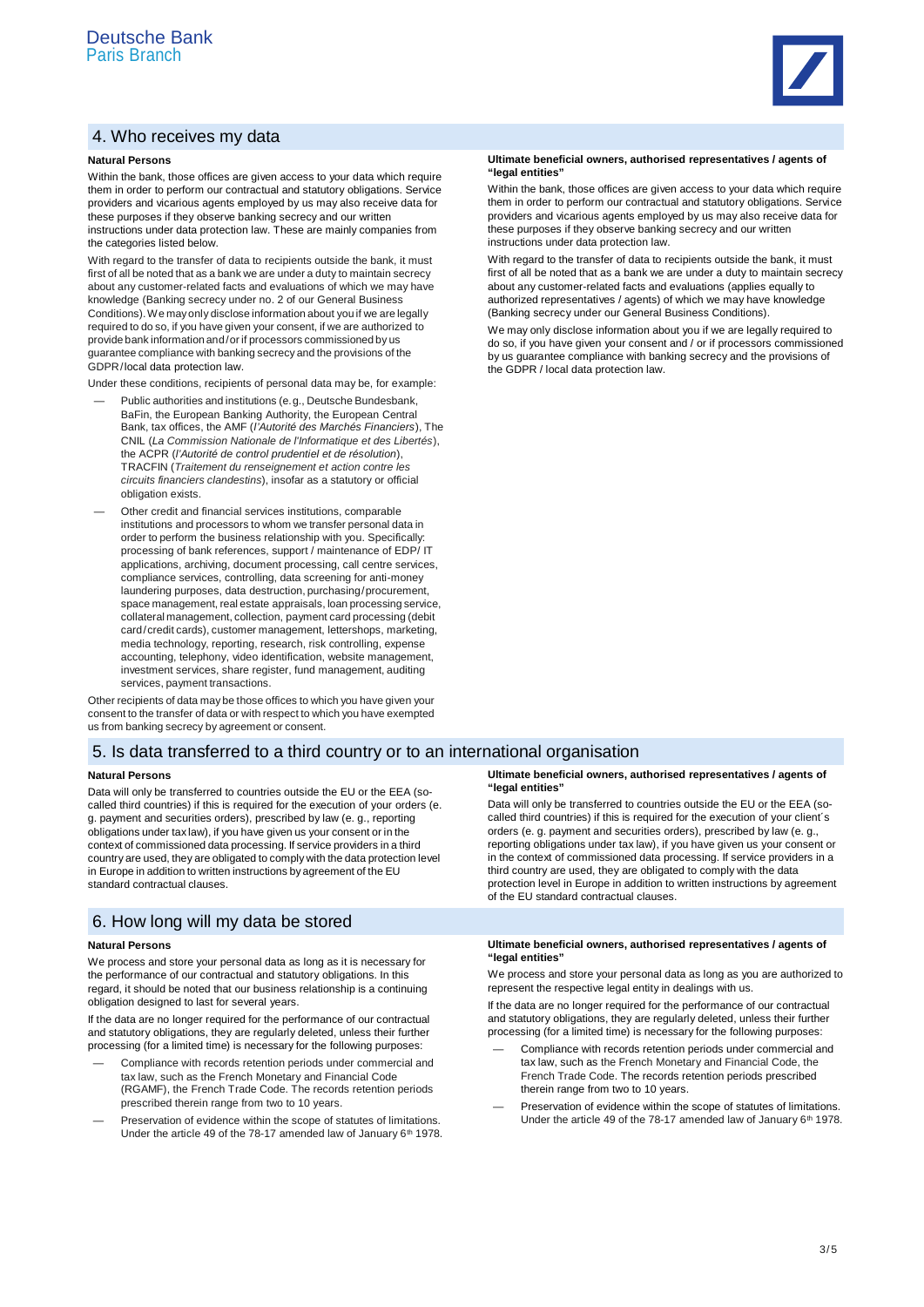

# 7. What data protection rights do I have

## **Natural Persons**

Every data subject has a right of access (article 15 GDPR), a right to rectification (article 16 GDPR), a right to erasure (article 17 GDPR), a right to restriction of processing (article 18 GDPR), a right to object (article 21 GDPR) and a right to data portability (article 20 GDPR). The right of access and right to erasure are subject to the restrictions under articles 39 (I) and 40 (I) of Loi Informatique et Liberté. Data subjects also have a right to lodge a complaint with a supervisory authority (article 77 GDPR in conjunction with article 40 (II) of Loi Informatique et Liberté).

You may revoke your consent to the processing of personal data at any time. This also applies to the revocation of declarations of consent that are granted prior to the entry into force of the EU General Data Protection Regulation, i. e., prior to 25 May 2018. Please be advised that the revocation will only take effect in the future. Any processing that was carried out prior to the revocation shall not be affected thereby.

# 8. Am I under obligations to provide data

## **Natural Persons**

Within the scope of our business relationship, you must provide personal data which is necessary for the initiation and execution of a business relationship and the performance of the associated contractual obligations or which we are legally obligated to collect. As a rule, we would not be able to enter into any contract or execute the order without these data or we may no longer be able to carry out an existing contract and would have to terminate it.

In particular, provisions of money laundering law require that we verify your identity before entering into the business relationship, for example, by means of your identity card and that we record your name, place of birth, date of birth, nationality and your residential address. In order for us to be able to comply with this statutory obligation, you must provide us with the necessary information and documents in accordance with section 4 (6) GWG and notify us without undue delay of any changes that may arise during the course of the business relationship. If you do not provide us with the necessary information and documents, we will not be allowed to enter into or continue your requested business relationship.

#### **Ultimate beneficial owners, authorised representatives / agents of "legal entities"**

Every data subject has a right of access (article 15 GDPR), a right to rectification (article 16 GDPR), a right to erasure (article 17 GDPR), a right to restriction of processing (article 18 GDPR), a right to object (article 21 GDPR) and a right to data portability (article 20 GDPR). The right of access and right to erasure are subject to the restrictions under articles 39 (I) and 40 (I) of Loi Informatique et Liberté. Data subjects also have a right to lodge a complaint with a supervisory authority (article 77 GDPR in conjunction with article 40 (II) of Loi Informatique et Liberté).

You may revoke your consent to the processing of personal data at any time. This also applies to the revocation of declarations of consent that are granted prior to the entry into force of the EU General Data Protection Regulation, i. e., prior to 25 May 2018. Please be advised that the revocation will only take effect in the future. Any processing that was carried out prior to the revocation shall not be affected thereby.

#### **Ultimate beneficial owners, authorised representatives / agents of "legal entities"**

Within the scope of our business relationship with the legal entity you represent in dealings with us, you must provide personal data which is necessary for accepting and executing any representative authority / authorization and the performance of the associated contractual obligations or which we are legally obligated to collect. As a rule, we would not be able to accept you as the authorized representative / agent without these data or we would have to revoke any existing representative authority / authorization.

In particular, provisions of money laundering law require that we verify your identity before establishing the authority / authorization, for example, by means of your identity card and that we record your name, place of birth, date of birth, nationality and your residential address. In order for us to be able to comply with this statutory obligation, you must provide us with the necessary information and documents in accordance with section 4 (6) GWG and notify us without undue delay of any changes that may arise during the course of the business relationship. If you do not provide us with the necessary information and documents, we will not be allowed to institute or continue the representative authority / authorization requested by the respective legal entity.

## 9. To what extent is automated decision making (including profiling) carried out

## **Natural Persons**

As a rule, we do not make decisions based solely on automated processing as defined in article 22 GDPR to establish and implement the business relationship. If we use these procedures in individual cases, we will inform you of this separately, provided that this is prescribed by law.

## 10. Is profiling used

#### **Natural Persons**

In some cases, we process your data automatically with the aim of evaluating certain personal aspects (profiling). For instance, we use profiling in the following cases:

- We are required by law to take anti-money laundering and antifraud measures. Data evaluations are also carried out (in payment transactions, among other things) in this context. These measures also serve to protect you.
- In order to provide you with targeted information and advice on products, we use evaluation tools. These enable demand-oriented communication and advertising, including market and opinion research.
- We use scoring to assess your creditworthiness. We calculate the likelihood that a given client will meet their contractual payment obligations. The calculation may include, for example, income levels, expenses, existing liabilities, occupation, length of employment, experiences from the previous business relationship, repayment of prior loans in accordance with the contract, and information from credit agencies. Scoring is based on a mathematically and statistically recognized and proven procedure. The calculated score values assist us in our decision-making and are incorporated into ongoing risk management.